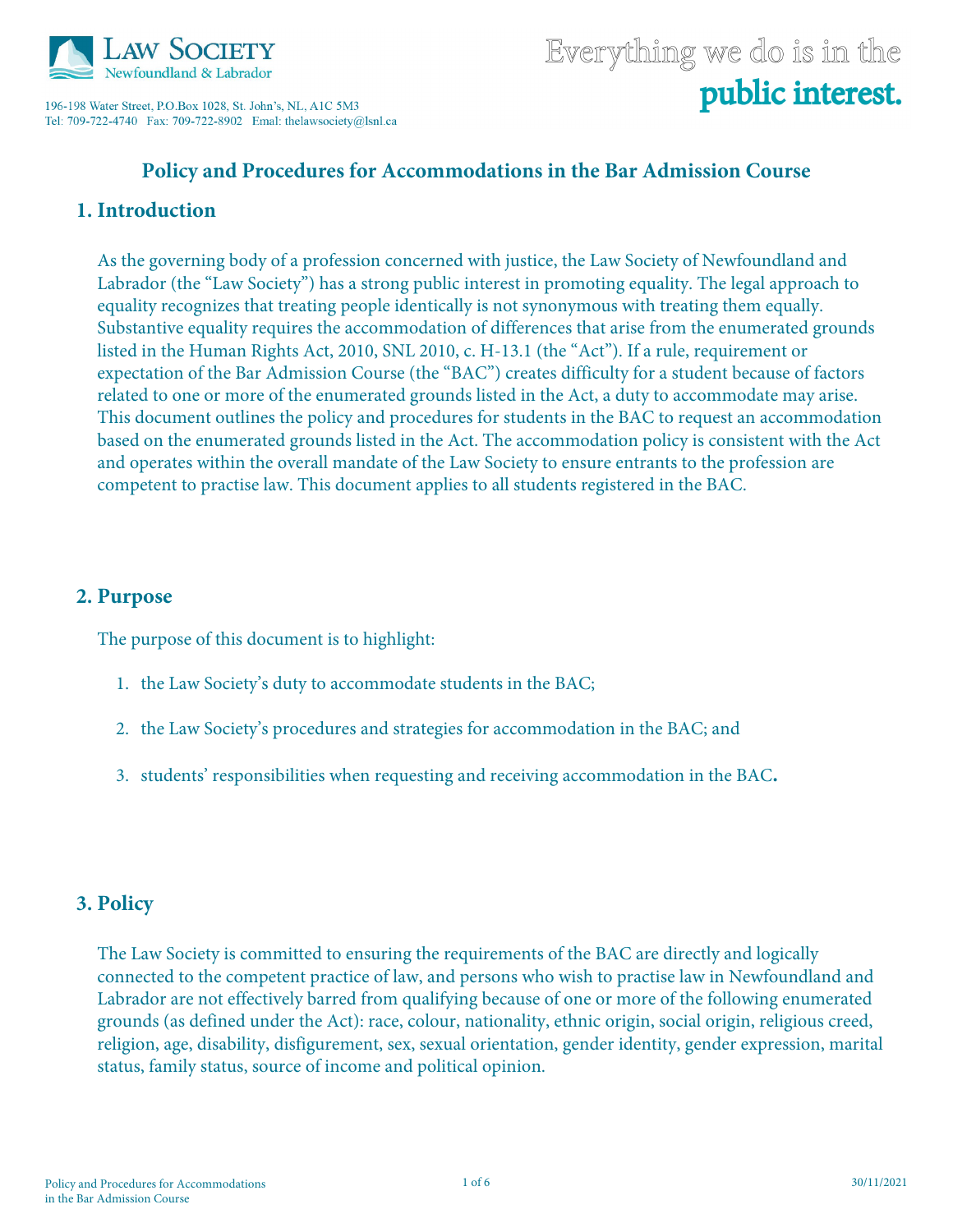The Law Society recognizes that its commitment to equality requires that it accommodate individuals, up to the point of undue hardship, in circumstances and situations that arise because of one or more of the enumerated grounds. Assessing whether an accommodation is needed and what accommodation may be appropriate is an ongoing obligation of the Law Society.

Accessibility support for students in the BAC is coordinated and provided by the director of legal education in consultation with the Education Committee. Accommodations will be provided for students who are unable to comply with a condition or requirement of the BAC because of a condition that arises from an enumerated ground listed in the Act. Accommodations are provided by adapting the conditions or requirements of the BAC for individual students, or by providing alternative ways for the student to meet those conditions or requirements, provided that such accommodations do not inhibit a fair assessment of a student's competence or otherwise impose undue hardship on the Law Society.

# **4. Confidentiality and Disclosure of Information**

To protect the interest of students seeking an accommodation, the Law Society will keep information collected from that student in strict confidence and will use the information solely for the purpose of assessing the request for and, if granted, providing the accommodation. Access to this information is restricted to Law Society staff and members of the Education Committee and will not be disclosed without the student's written consent. The Law Society maintains information and records related to a student's accommodation request, including any actions taken and other relevant documentation.

Students have a responsibility to provide sufficient information about their requested accommodation needs in order to facilitate the requested accommodation. The Education Committee has a responsibility to require only information reasonably necessary to the provision of accommodation from a student.

In some circumstances, the Education Committee may have a reasonable basis for requesting additional information from a student, such as further confirmation or diagnosis from a qualified medical professional. In these cases, the Education Committee will request the information from the student. The student's delay in responding to the request may result in a delay in the Education Committee's consideration of the request for accommodation.

#### Agreement and Undertaking regarding Bar Admission Course Accommodation

Accommodations granted to students by the Law Society are strictly confidential. It is recommended that students not disclose the accommodation(s) granted to them by the Law Society, or any information related thereto, to any other students or persons. It should only be disclosed to a medical professional for the strict purpose of advising or evaluating the student with respect to their participation in the BAC. In some cases, an accommodation granted to a student may cause that student to write a BAC Examination at a time (or times) and/or location that differ(s) from the scheduled hours for a sitting of the BAC Examination(s). This may cause the student or other students to possess information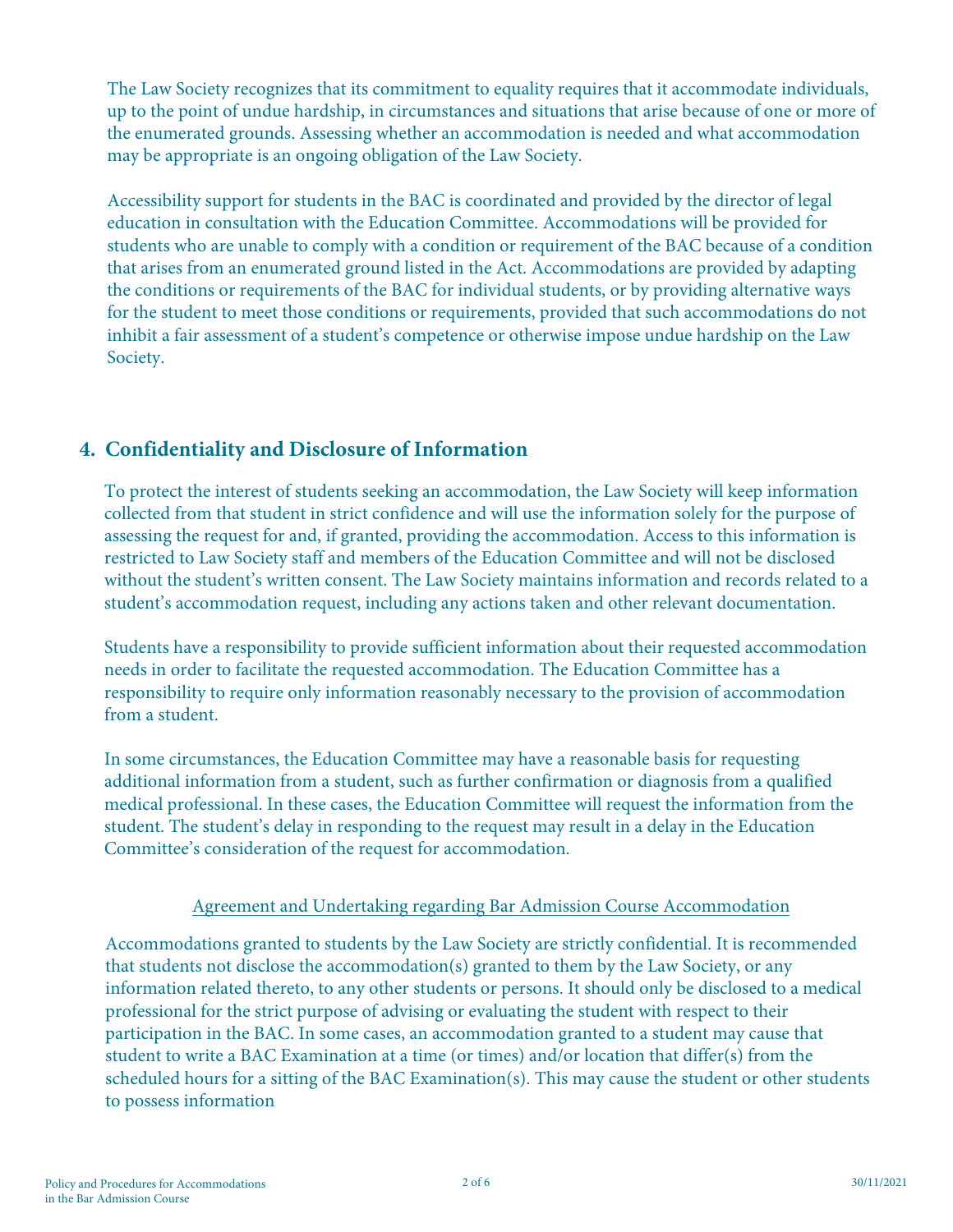related to the content and materials of a BAC Examination before all students have commenced and/or completed a sitting of that BAC Examination. In order to ensure the integrity of the BAC Examinations, students who are granted an accommodation to write a BAC Examination are required to execute an Agreement and Undertaking regarding Bar Admission Course Accommodation as a condition of their accommodation. Breach of the Agreement and Undertaking regarding Bar Admission Course Accommodation constitutes a breach of Rule 6.12.

# **5. Procedure and Responsibilities of Requesting Student**

To make a request for a Bar Admission Course accommodation under this policy, students must follow the following procedure:

- 1. The student must make a written request for accommodation to the Education Committee, in the prescribed form.
- 2. The request for accommodation and all supporting documents must be received by the Education Committee on or before August 1st of the year in which the student will be participating in the BAC.
- 3. The student shall identify the ground(s) upon which the accommodation is requested.
- 4. The student must provide sufficient information to confirm the existence of a need for accommodation and the type(s) of accommodation requested, as well as any further supporting information regarding the accommodation request that may be requested by the Education Committee.
- 5. The student must cooperate in obtaining necessary information and, when requested by the Education Committee, participate in discussions about solutions.
- 6. Following a request, if there are any changes to the student's circumstances that could affect the need for accommodation or the type(s) of accommodation required, the student must inform the Education Committee as soon as possible.

#### Requirements for Supporting Information

A request for accommodation must be made in sufficient detail, and be accompanied by appropriate verifiable documentation, to ensure the Education Committee has all the information it requires to determine the best accommodation. If approved, a request for accommodation must be made within sufficient time to allow the Education Committee to arrange for the accommodation. The Education Committee may not be able to accommodate incomplete requests after August 1st of the year in which the student will be participating in the BAC.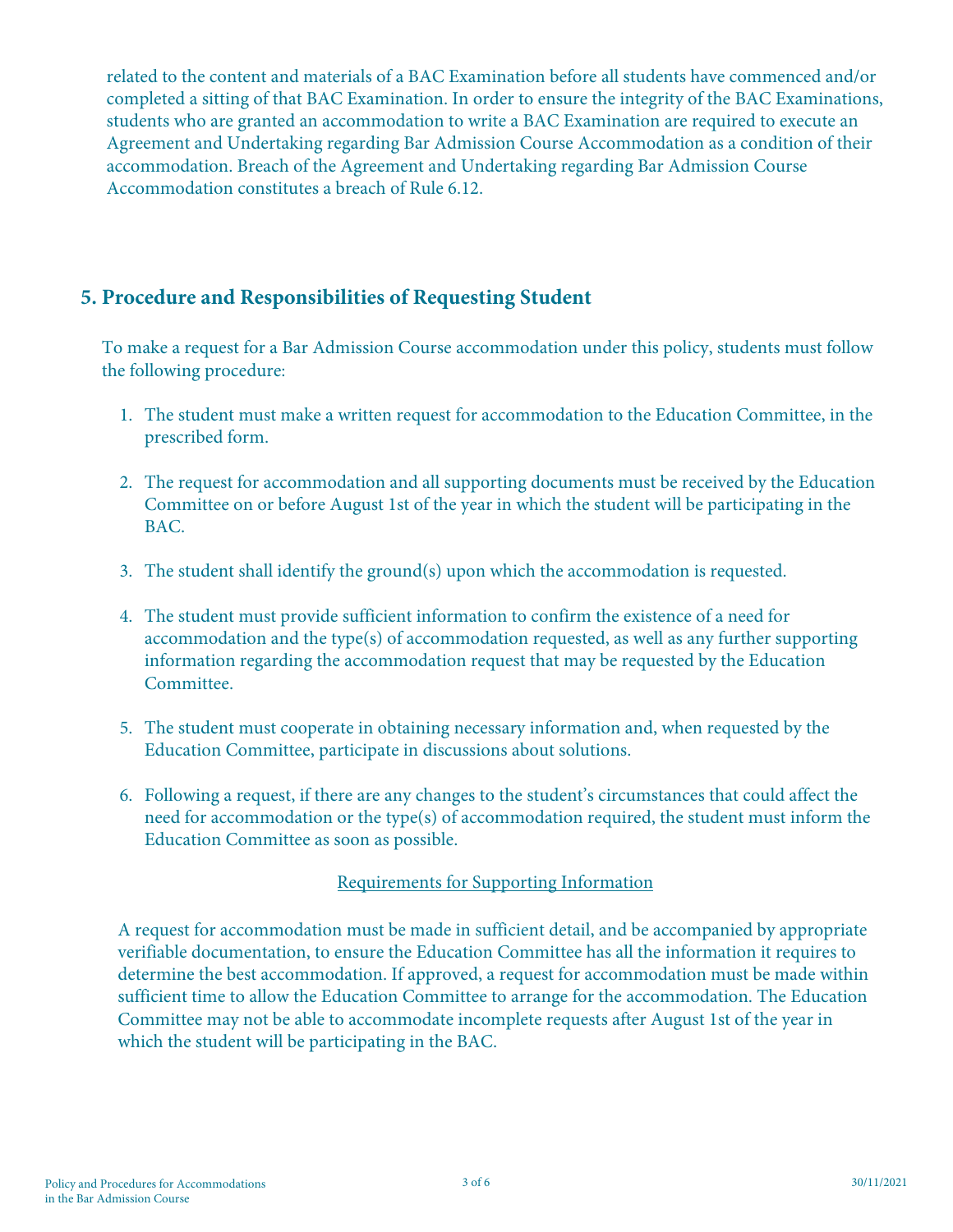The term "Disability" is defined in paragraph 2(c) of the Act as meaning one or more of the following conditions:

- i. A degree of physical disability;
- ii. A condition of mental impairment or a developmental disability;
- iii. A learning disability, or a dysfunction in one or more of the processes involved in understanding or using symbols or language, and
- iv. A mental disorder.

A student making a request for accommodation based on a Disability must provide verifiable medical documentation in support of the request. Medical professionals must use the Supporting Documentation Form for Medical Professionals Recommending Accommodation(s) to submit their supporting documentation. This completed form, along with any appendices, must be submitted directly by the medical professional to the director of admission and education, by email (churley@lsnl.ca).

A student with a condition that falls within subsection  $2(c)(ii)$ , (iii), or (iv) of the definition of Disability under the Act who requests additional writing time for a BAC Examination, must provide a psychological or psycho-educational assessment report to support their request. This is in addition to the Supporting Documentation Form for Medical Professionals Recommending Accommodation(s). A psychological and/or psycho-educational assessment report should identify issues impacting the student's development, functioning, severity of condition and current treatment. This report should explain how the student is impacted by the Disability, and how the student's functional limitations are caused by the diagnosed impairment in order to provide a measurable basis to justify the recommendation for additional writing time. All recommendations for additional writing time must indicate exactly how much additional writing time is requested and why that specific amount of additional time is necessary to accommodate the student's Disability.

All documentation should be as specific as possible. Documentation provided by a professional should clearly indicate the name and qualifications of the professional. Supporting medical documentation must also include the following information:

- 1. Confirmation that the student is affected by a Disability;
- 2. An explanation of how the Disability adversely affects the student's ability to participate in the BAC; and
- 3. A description of the professional's recommended accommodation and any alternative accommodations that may be considered (please note that the accommodation provided may not be the professional's recommended or alternative accommodation).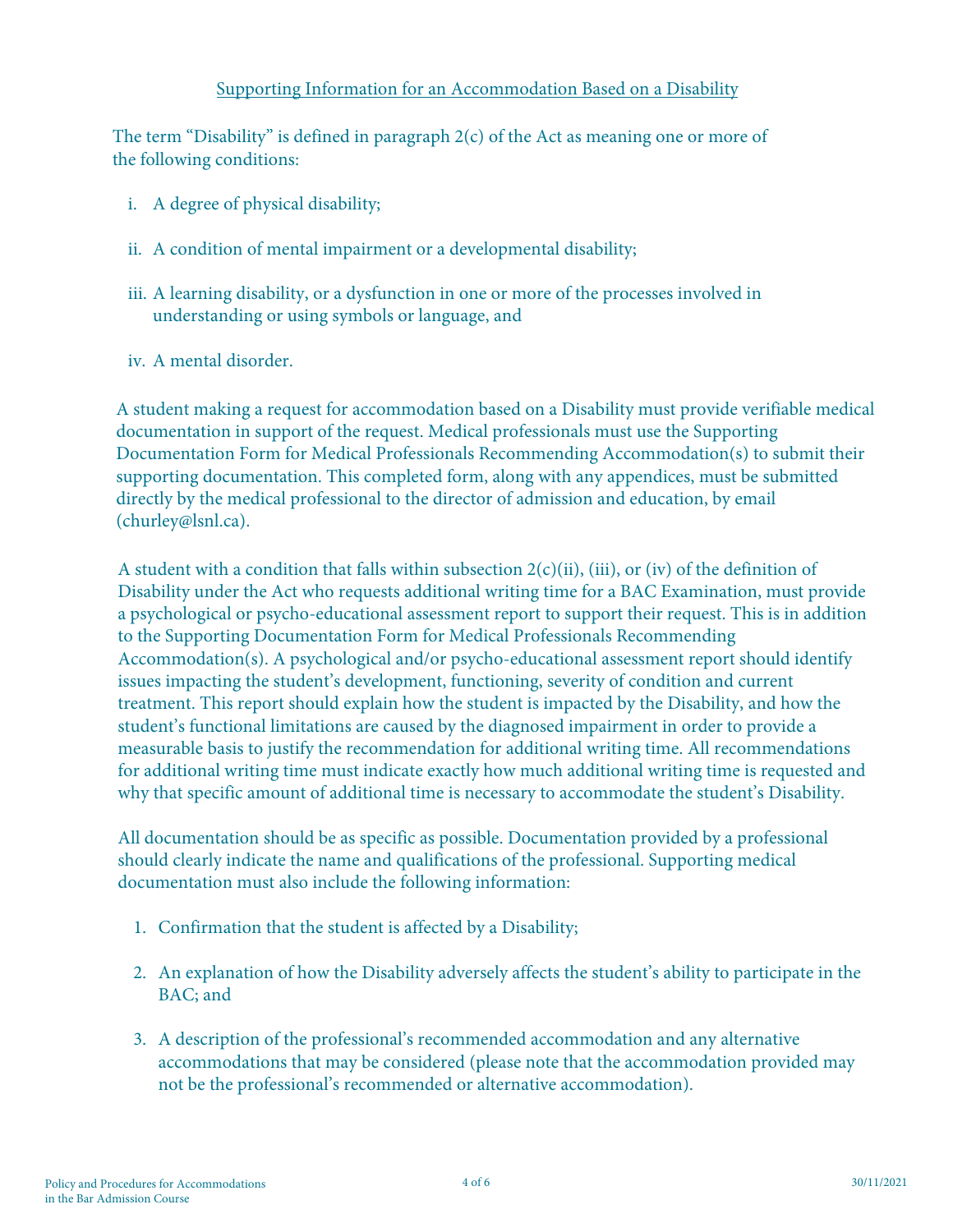#### Requirements for Recommended Accommodations for a Student with a Disability

If the student's request includes supporting information which recommends a specific accommodation(s), that recommendation must explain how that accommodation(s) will negate or mitigate the adverse effect of the student's Disability while writing the BAC Examination. All recommended accommodations should be as specific as possible and must take into account the format of the BAC Examinations. Each BAC Examination is a 3.5 hour open-book examination with answers either typed, using examination software, or hand-written in an answer booklet (at the student's option).

Proof of prior accommodation(s) is just one piece of information that will be considered and is not a guarantee that the same accommodation(s) will be provided in the BAC, as all requests are assessed on a case-by-case basis with reference to the specific conditions and requirements of the BAC. However, students are encouraged to provide information regarding any prior accommodation(s) they have received for a similar Disability from another organization or institution (such as the Law School Admission Council or the student's law school). This information may assist the Education Committee in determining the most appropriate accommodation(s) for the student in the BAC.

# **6. Procedure and Responsibilities of the Education Committee**

When a student requests an accommodation under this policy, the Education Committee has the responsibility to assess the need for accommodation. The following procedures will be followed:

- 1. The Education Committee respects the dignity of the student requesting the accommodation(s). This means acting in a manner that recognizes the privacy, confidentiality, comfort, autonomy and self-esteem of the student.
- 2. The Education Committee presumes that the request for accommodation(s) is made in good faith unless there are legitimate reasons for believing otherwise.
- 3. The Education Committee requests only information reasonably necessary to consider the request for accommodation(s).
- 4. The Education Committee considers accommodation(s) requests in a timely manner, where the request (including all necessary supporting information) has allowed a reasonable time to do so.
- 5. The Education Committee considers any suggestions or recommendations offered by the student and/or a supporting medical professional to develop a strategy for accommodation. The Education Committee may consult with the student to determine whether a requested or approved accommodation(s) will be or remains appropriate or should be modified.
- 6. If a requested accommodation cannot be implemented in part or in full, the Education Committee considers alternatives.